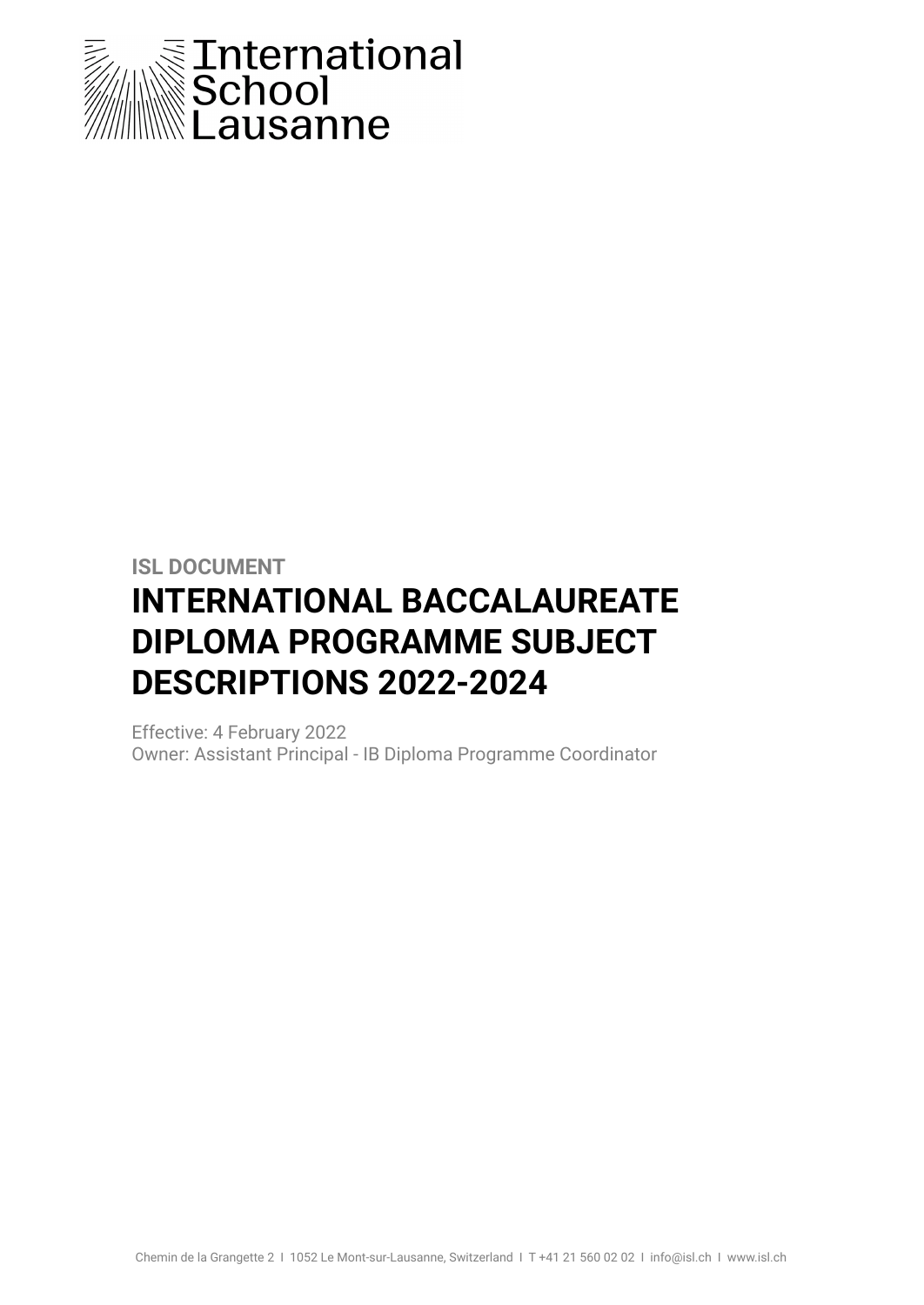# **Table of content**

| The ISL International Baccalaureate experience                                    | 4  |
|-----------------------------------------------------------------------------------|----|
| The ISL High School Diploma                                                       | 4  |
| The IB Diploma Curriculum                                                         | 5  |
| <b>Information videos</b>                                                         | 5  |
| Group 1 - Studies in language and literature                                      | 6  |
| <b>English A literature</b>                                                       | 6  |
| English A language & literature                                                   | 6  |
| <b>French A literature</b>                                                        | 6  |
| French A language & literature                                                    | 6  |
| Language A literature school supported self-taught SL                             | 6  |
| Group 2 - Language acquisition                                                    | 7  |
| Language B (at ISL, we offer French, English, German, and Spanish as B languages) | 7  |
| French ab initio (beginners)                                                      | 7  |
| Group 3 - Individuals and societies                                               | 8  |
| <b>Economics</b>                                                                  | 8  |
| <b>Environmental systems and societies (ESS)</b>                                  | 8  |
| Geography                                                                         | 9  |
| <b>Global politics</b>                                                            | 9  |
| <b>History</b>                                                                    | 9  |
| Group 4 - Experimental sciences                                                   | 9  |
| <b>Biology</b>                                                                    | 9  |
| <b>Chemistry</b>                                                                  | 9  |
| <b>Computer science</b>                                                           | 10 |
| <b>Design technology</b>                                                          | 10 |
| <b>Environmental systems and societies (ESS)</b>                                  | 10 |
| <b>Physics</b>                                                                    | 10 |
| Group 5 - Mathematics                                                             | 11 |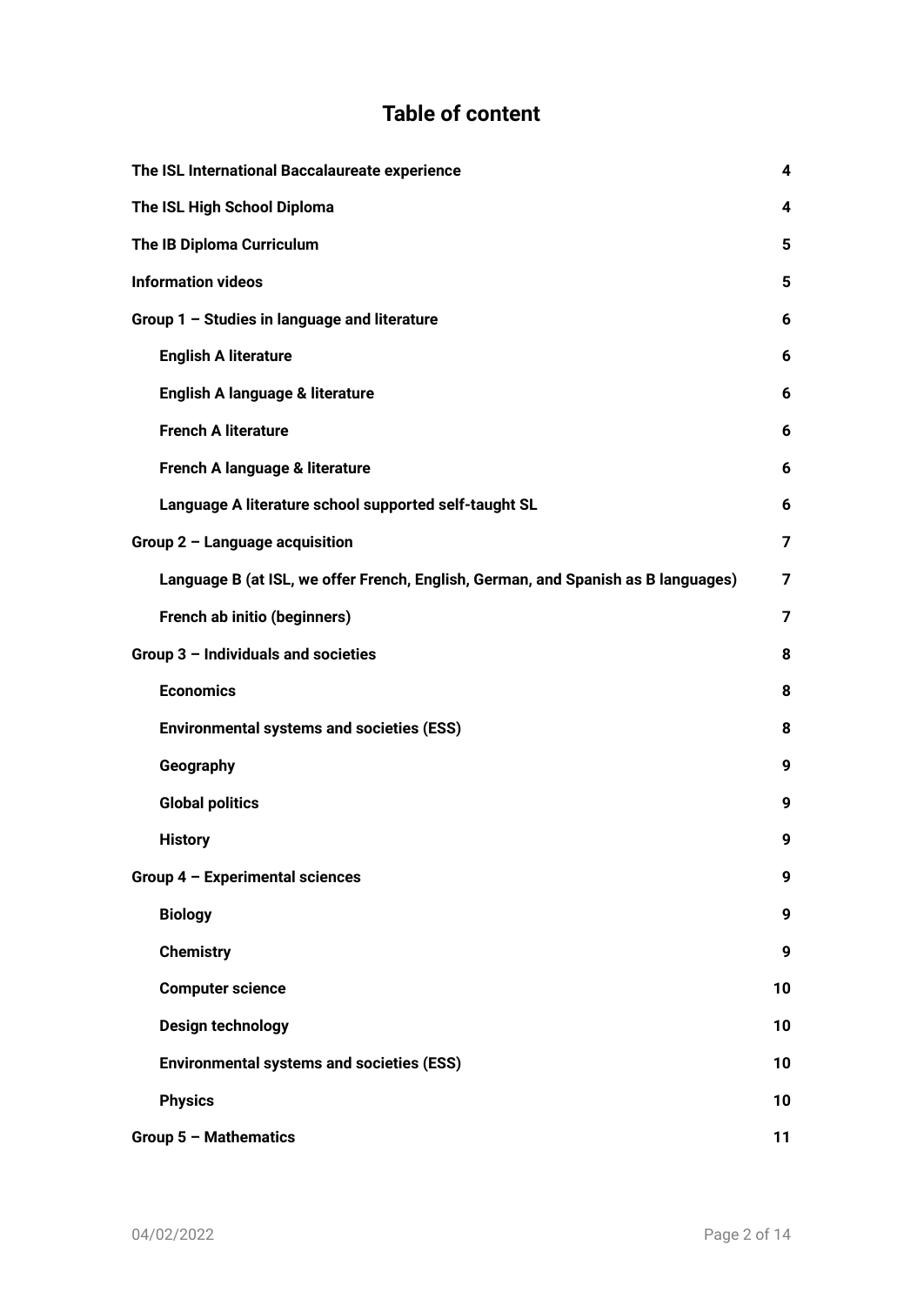| <b>Mathematics: Analysis and approaches</b>            | 11      |
|--------------------------------------------------------|---------|
| <b>Mathematics: Applications and interpretation SL</b> | 11      |
| Group $6 -$ Arts                                       | $12 \,$ |
| <b>Music</b>                                           | $12 \,$ |
| <b>Theatre</b>                                         | $12 \,$ |
| <b>Visual arts</b>                                     | $12 \,$ |
| <b>IB Diploma Core</b>                                 | 13      |
| <b>IB Diploma Assessment</b>                           | 13      |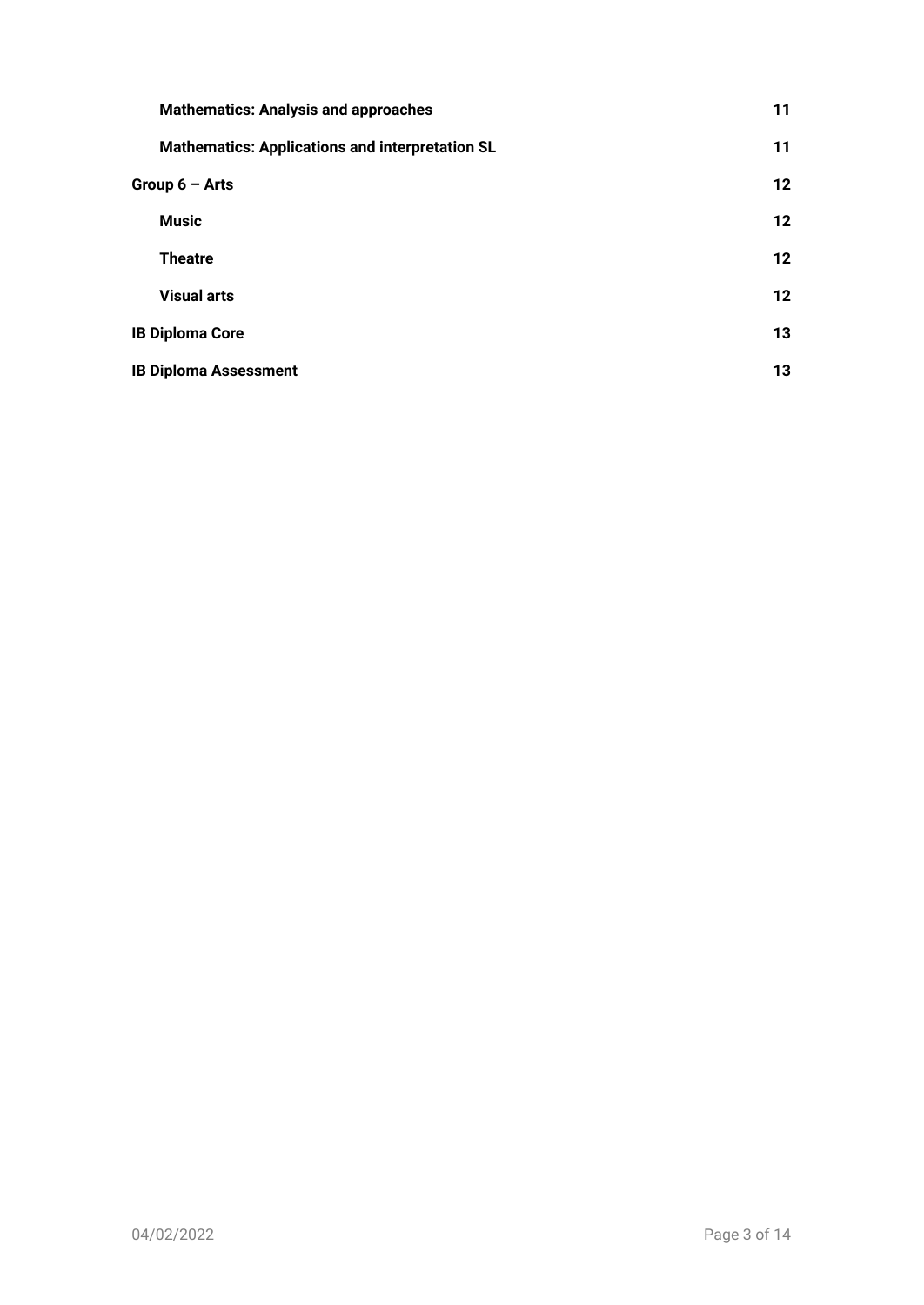# **The International Baccalaureate Diploma Programme**

The International Baccalaureate Diploma Programme (IBDP) is a rigorous two-year course of study that was introduced at ISL in September 2000.

The International Baccalaureate Diploma gives students access to college and university study throughout the world, and universities rightly perceive that a student who has completed the requirements of the IB Diploma is well prepared for the demands of higher education.

The IB Diploma offers both breadth, in terms of the range of courses offered, and depth, in that students must take each course for two years. It is a deliberate compromise between the specialisation required by some national systems and the breadth preferred in others.

# <span id="page-3-0"></span>**The ISL International Baccalaureate experience**

The International School of Lausanne has provided an exceptional academic and extra-curricular programme for the local and international community since 1962. The school offers all three IB programmes, including the Primary Years Programme (IBPYP) and Middle Years Programme (IBMYP). The IBDP or IB certificates are offered to all students in Years 12 and 13 with each year group consisting of around 90 students.

The dedicated, experienced and well-qualified teachers provide a secure and happy environment where students are stimulated to learn and have the satisfaction of realising their full potential. The relatively small classes and a good student – teacher ratio ensure that each child receives the close supervision and individual attention that he or she deserves.

The IB Diploma Results of students at the International School of Lausanne are excellent, with a mean points score each year of between 34.1 and 36.5 points, well above the world mean and amongst the best non-selective IB Diploma schools globally.

# <span id="page-3-1"></span>**The ISL High School Diploma**

ISL offers a fully recognised US High School Diploma in addition to the International Baccalaureate Diploma, as ISL is accredited by the New England Association of Schools and Colleges (NEASC).

The IB Diploma and the ISL High School Diploma are two separate qualifications. The IB Diploma is a more demanding programme, and students who successfully complete it are also awarded the ISL High School Diploma. However, several students each year choose to focus their efforts on achieving the ISL High School Diploma only, rather than both qualifications simultaneously. Achieving greater success with a reduced range of courses that meets the requirements of the ISL High School Diploma is the correct choice for a number of our students. It involves taking individual courses that lead to the same final IB examinations, and results in a portfolio of official IB course results that are recognized by universities in combination with the ISL High School Diploma.

To receive the ISL High School Diploma, students must meet the following graduation requirements:

- 4 years of a first language
- 4 years of mathematics
- 4 years of science
- 4 years of social science
- 2 years of a second language

Students must achieve an average ISL semester achievement grade of 3.0 each year, in each of the above subjects.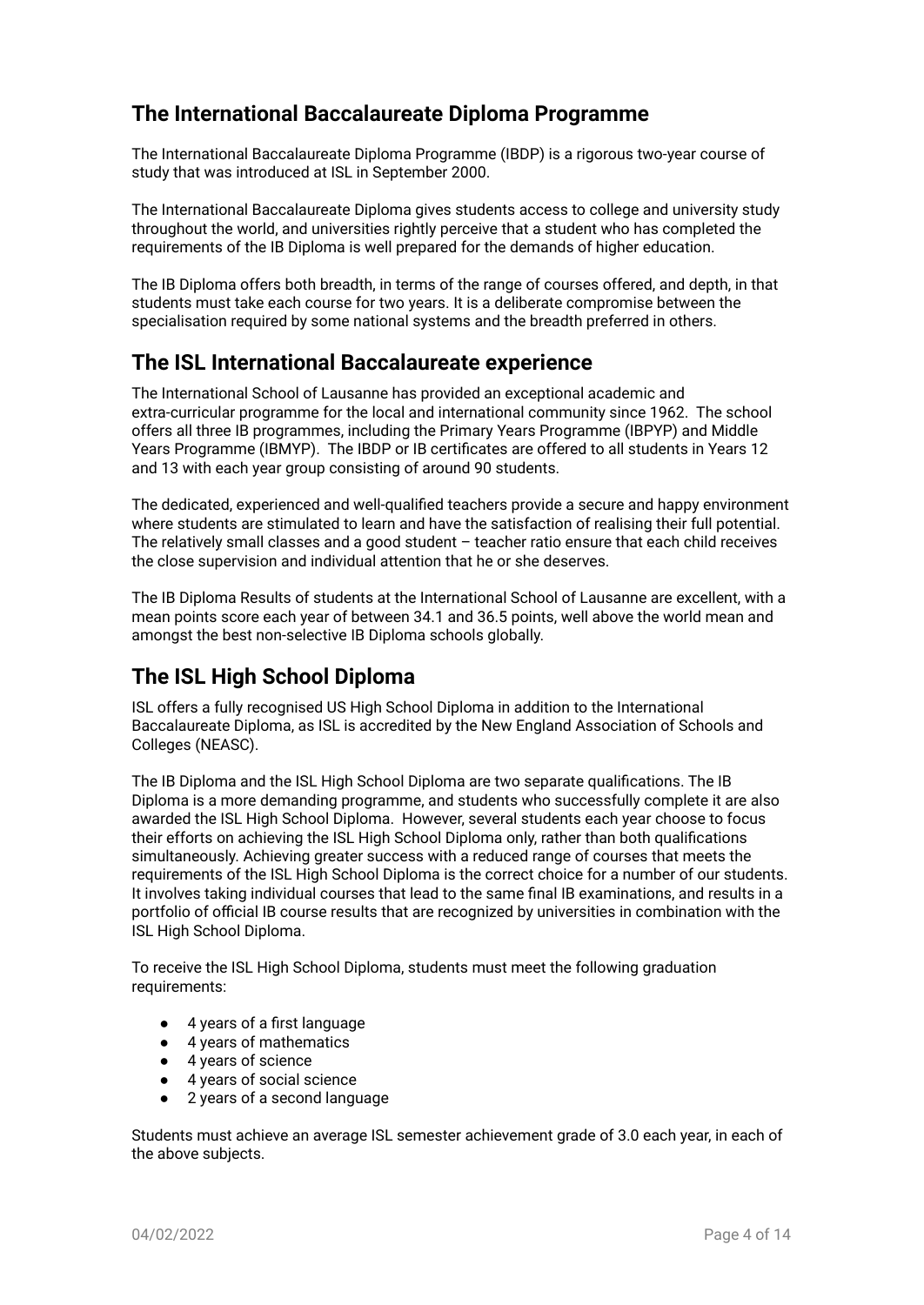More information can be found in the document "The ISL HS [Diploma"](https://docs.google.com/document/d/e/2PACX-1vTU-907SCLQVtpQrIOUP2zdtcGQ54TJFCiHJwzyaTE8JZJBNkVQKLbZa7pB3tT8V4M1IaPUIDs9pyh2/pub). Please consult our [website](https://www.isl.ch/learn/high-school/high-school-diploma/) or contact Mr [Humphrey](mailto:dpcoordinator@isl.ch) for more information.

# <span id="page-4-0"></span>**The IB Diploma Curriculum**

Students take six subjects for the full IB Diploma; three at higher level (HL) and three at standard level (SL). Each student must take one course from each of six groups.



Generally, subjects studied at higher level will reflect the student's area of interest and specialisation, and will be covered in greater depth and breadth than subjects studied at standard level. Higher level courses involve about 50% more work and are also more demanding.

When choosing courses, it is essential to choose one subject from each of the six option blocks, A to F, using the form "IB Diploma courses offered at ISL [2022-2024](https://docs.google.com/document/d/e/2PACX-1vRej7q3Rp-Yx8CauX3bVJtG2LLlaGW7Thxnha-ogQDpkneUfheolgSvR0ziDrTKcCa7TYRWIMoCAfwl/pub)". The option blocks are designed to allow the maximum different subject combinations, given some necessary scheduling constraints. At ISL we anticipate the following choices will be available in August 2021.

# <span id="page-4-1"></span>**Information videos**

We are excited to launch the new section of our website, "Diploma [programme](https://www.isl.ch/diploma-programme-options/) options". Please do visit this page to benefit from subject introductions for all of our diploma subjects, recorded by the teachers who actually deliver the courses.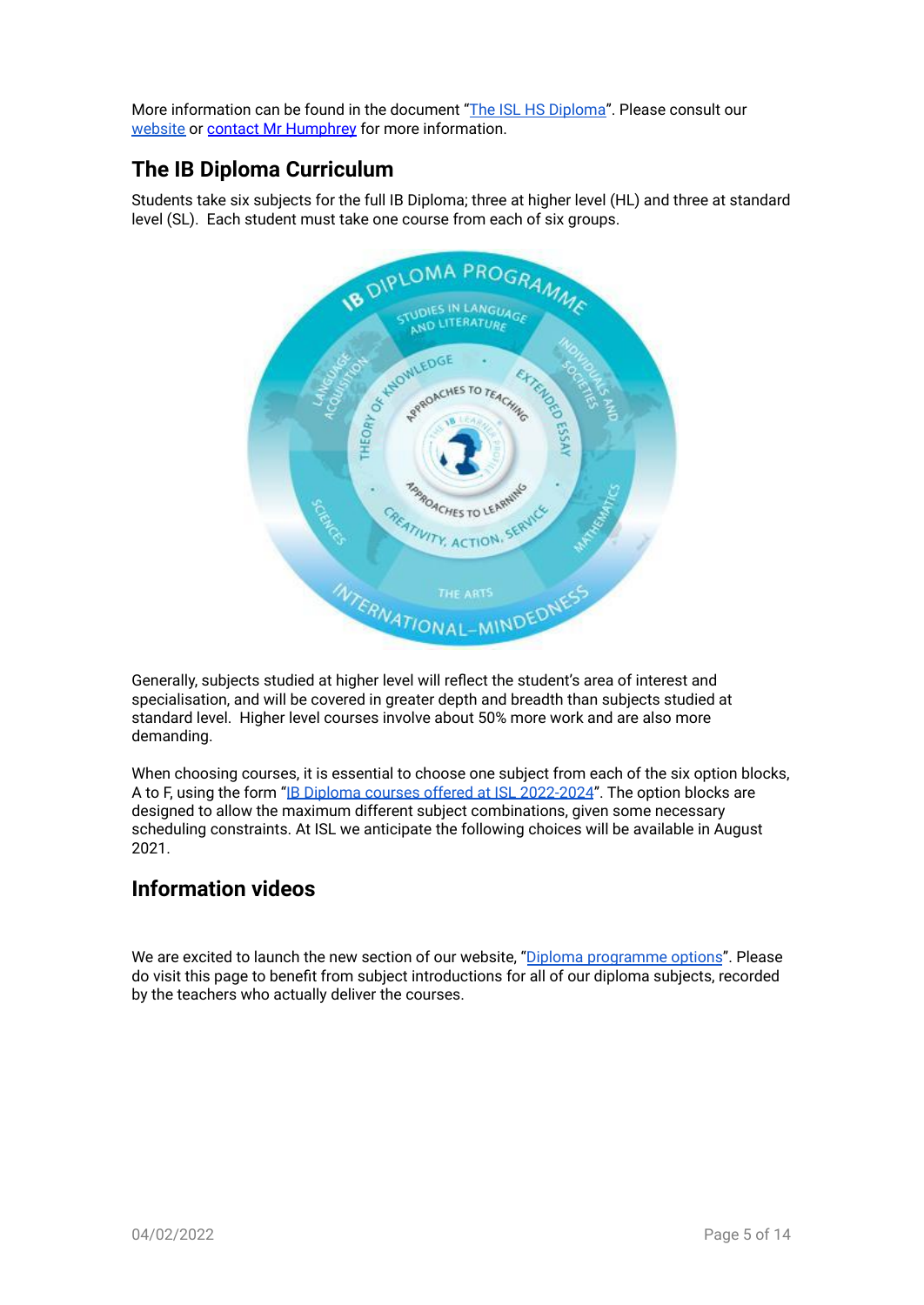# <span id="page-5-0"></span>**Group 1 – Studies in language and literature**

### <span id="page-5-1"></span>**English A literature**

This is a literature course for native speakers of English as well as students with advanced proficiency in the language. It is offered at both HL and SL. Thirteen (HL) or nine (SL) works of literature are studied, some of which are world literature in translation. The course covers works of prose, poetry, drama and creative non-fiction from a variety of time periods.

### <span id="page-5-2"></span>**English A language & literature**

This course is for native speakers of English as well as students with advanced proficiency in the language. It is offered at both HL and SL. The course focuses on the analysis of both literary and non-literary texts. The non-literary text types might include speeches, advertising, essays, news, opinion columns, documentary, and photography. For further guidance on the differences between the two English A courses, please refer to the separate document "Literature vs language and literature – advice sheet".

### <span id="page-5-3"></span>**French A literature**

This is a literature course for native speakers of French as well as students with advanced proficiency in the language. It is offered at both HL and SL. Thirteen (HL) or nine (SL) works of literature are studied, some of which are world literature in translation. The course covers works of prose, poetry, drama and creative non-fiction from a variety of time periods.

#### <span id="page-5-4"></span>**French A language & literature**

This course is for native speakers of French as well as students with advanced proficiency in the language. It is offered at both HL and SL. The course focuses on both literary and non-literary texts. Together, the four parts of the course allow the student to explore French through its cultural development and use, its use in mass communication, and its literature.

More details on the differences between the two language A courses can be found in the document ['Language](https://docs.google.com/document/d/e/2PACX-1vRg-Crcf6S1bmyEP6y33kHCaadl34Ng2rCg8GUprMLjCFt3xk4gYrDVXeZeIVXL6CslP821J-qv7_3I/pub) A - advice sheet'.

### <span id="page-5-5"></span>**Language A literature school supported self-taught SL**

The IB offers students the opportunity to study literature in their home language, supported by an external tutor. The SSST literature course is paid for by the family, and it is designed for native or near-native speakers. It is only offered at SL. Ten works of literature are studied, three of which are world literature in translation. Please [contact](mailto:dpcoordinator@isl.ch) Mr [Humphrey](mailto:dpcoordinator@isl.ch) for more information.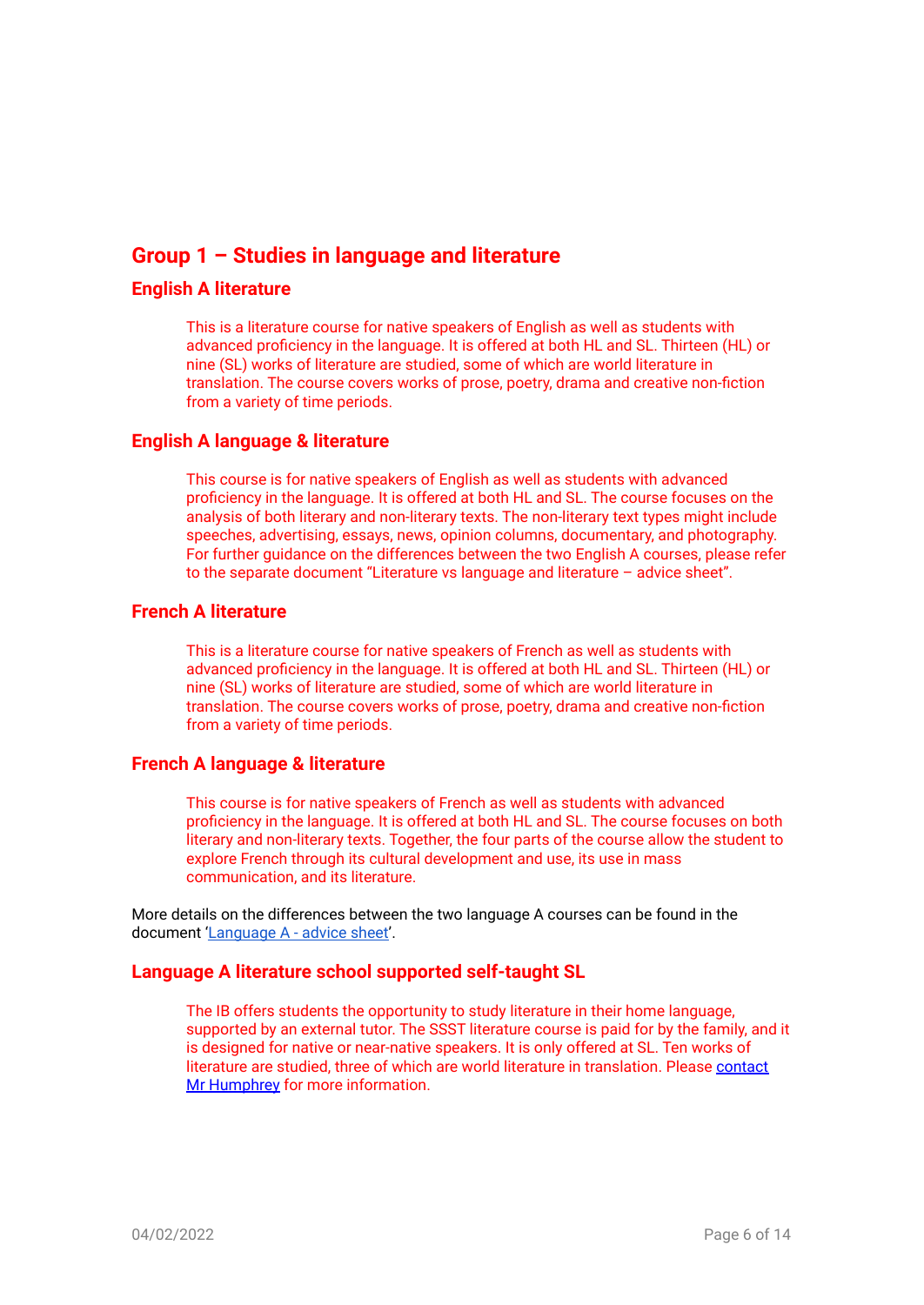# <span id="page-6-0"></span>**Group 2 – Language acquisition**

### <span id="page-6-1"></span>**Language B (at ISL, we offer French, English, German, and Spanish as B languages)**

Language B is a foreign language course for students with previous experience of learning the language. It is primarily a language acquisition programme, although some literature is studied in the HL course as a means of understanding the diverse use of the language. The emphasis of the language B programme is on communicative skills in speech and writing, and on learning about the culture of the countries where the language is spoken.

Aside from the literature component at HL, the main difference between the HL and the SL courses is that HL students are expected to show a much wider range of vocabulary, a firm command of grammar and an effective use of complex sentence structures. As a rule of thumb, we expect 3-5 years of previous learning for the SL course, and 4+ years of previous learning for the HL course. However, what is appropriate will vary individually and the school is happy to advise students about the choice of level.

### <span id="page-6-2"></span>**French ab initio (beginners)**

Offered at SL only, this is a foreign language learning programme for absolute beginners.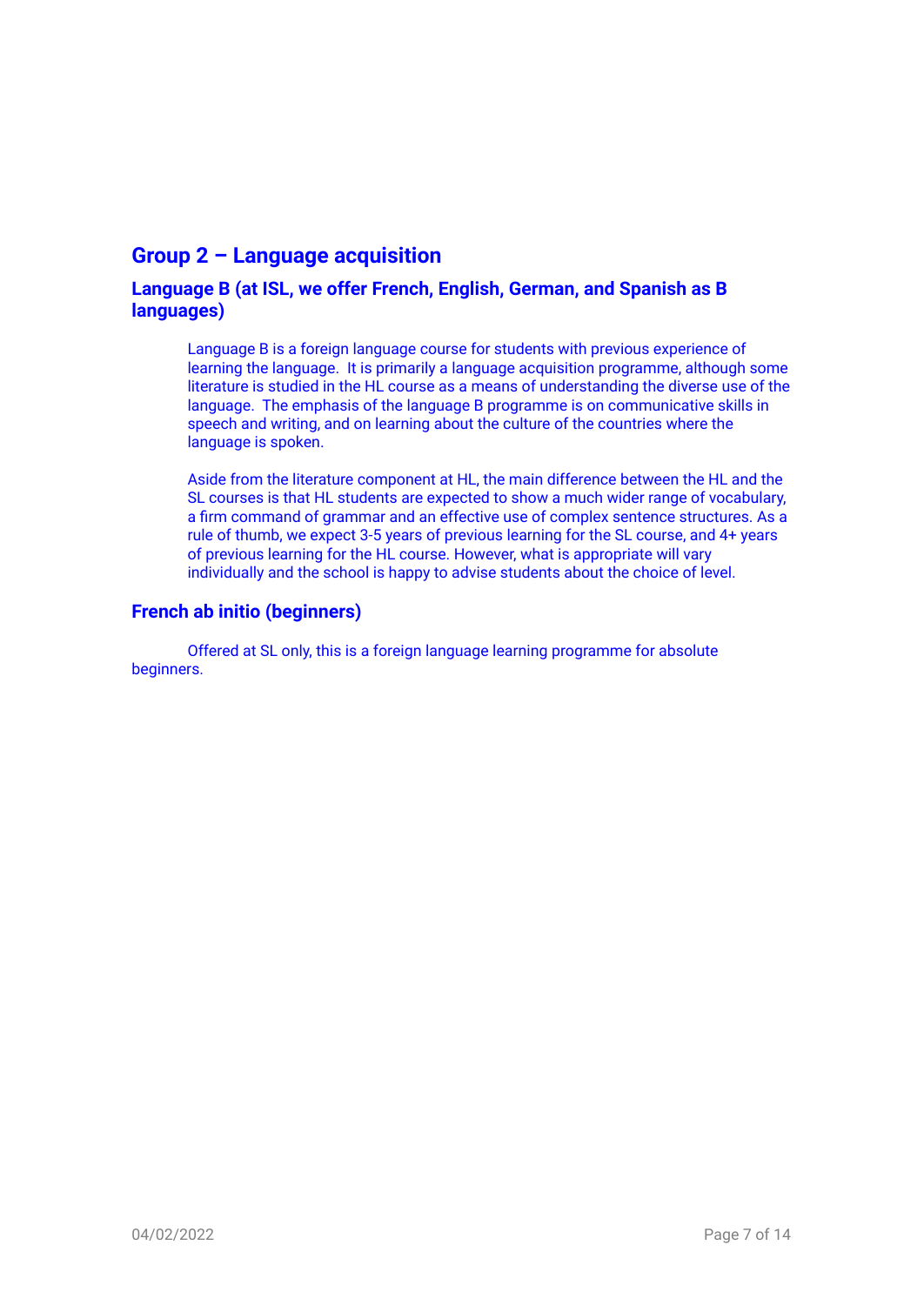## <span id="page-7-0"></span>**Group 3 – Individuals and societies**

#### <span id="page-7-1"></span>**Economics**

Individuals, firms and governments must constantly make choices which will affect their own economic wellbeing and that of society as a whole. How these choices are made and the analysis of their consequences is central to the field of economics. Both SL and HL students cover the same units and learn basic quantitative tools, but in the HL course the topics are studied in more depth and there is one additional exam.

### <span id="page-7-2"></span>**Environmental systems and societies (ESS)**

ESS is an interdisciplinary group 3 and 4 course that is offered only at standard level (SL). As an interdisciplinary course, ESS is designed to combine the methodology, techniques and knowledge associated with group 4 (sciences) with those associated with group 3 (individuals and societies). Because it is an interdisciplinary course, students can study ESS and have it count as either a group 3 or a group 4 course, or as both. If students choose the latter option, this leaves the opportunity to study an additional subject from any other group, including an additional group 3 or 4 subject. ESS is firmly grounded in both a scientific exploration of environmental systems in their structure and function and in the exploration of cultural, economic, ethical, political, and social interactions of societies with the environment. As a result of studying this course, students will become equipped with the ability to recognize and evaluate the impact of our complex system of societies on the natural world.

Please note that there is a mandatory field trip for ESS in June of Year 12 which takes place over a weekend.

#### <span id="page-7-3"></span>**Geography**

Geography is a dynamic subject that is firmly grounded in the real world and focuses on the interactions between individuals, societies and physical processes in both time and space. The core themes include changing populations; global climate change; and resource consumption and security. Accompanying the core is a series of two (SL) or three (HL) options from key geographic themes. These include urban environments; leisure, sport and tourism; and food and health (HL). In addition, HL students also study an extension which focuses on global interactions. Fieldwork, leading to one written report, is based on Lausanne's urban environment and makes up the internal assessment component of the geography course.

#### <span id="page-7-4"></span>**Global politics**

Global politics allows students to analyze the significant political issues of our time in an in-depth way. All SL and HL students complete a common core entitled "people, power and politics". This consists of four core units: power, sovereignty and international relations; human rights; development; and peace and conflict. All students undertake an engagement activity through which they study a political issue of interest experientially. HL students also examine two contemporary global political challenges through a case studies approach.

#### <span id="page-7-5"></span>**History**

This is a world history course based on a comparative and multi-perspective approach to history. It emphasizes the importance of encouraging students to think historically and to develop historical skills as well as gaining factual knowledge. The prescribed topic focuses on the move to global war in the twentieth century, with case studies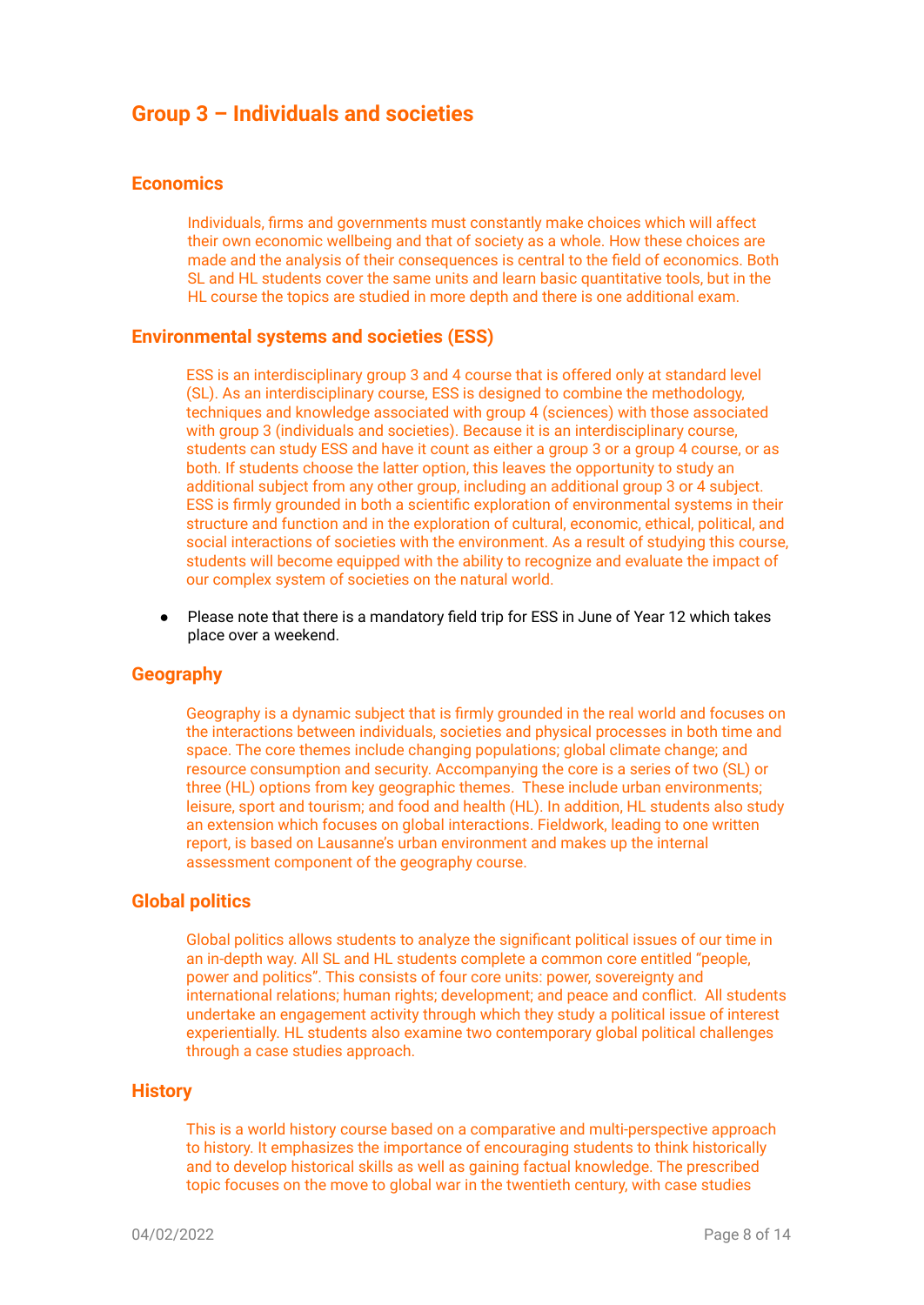including authoritarian states in Germany, Cuba and Mexico. HL students also study one regional option in depth, which is the history of the Americas region. All students will also undertake an historical investigation of their choice which can be from any time period or location.

<span id="page-8-0"></span>The faculty is currently investigating the feasibility of teaching the medieval history course but this is very much subject to review.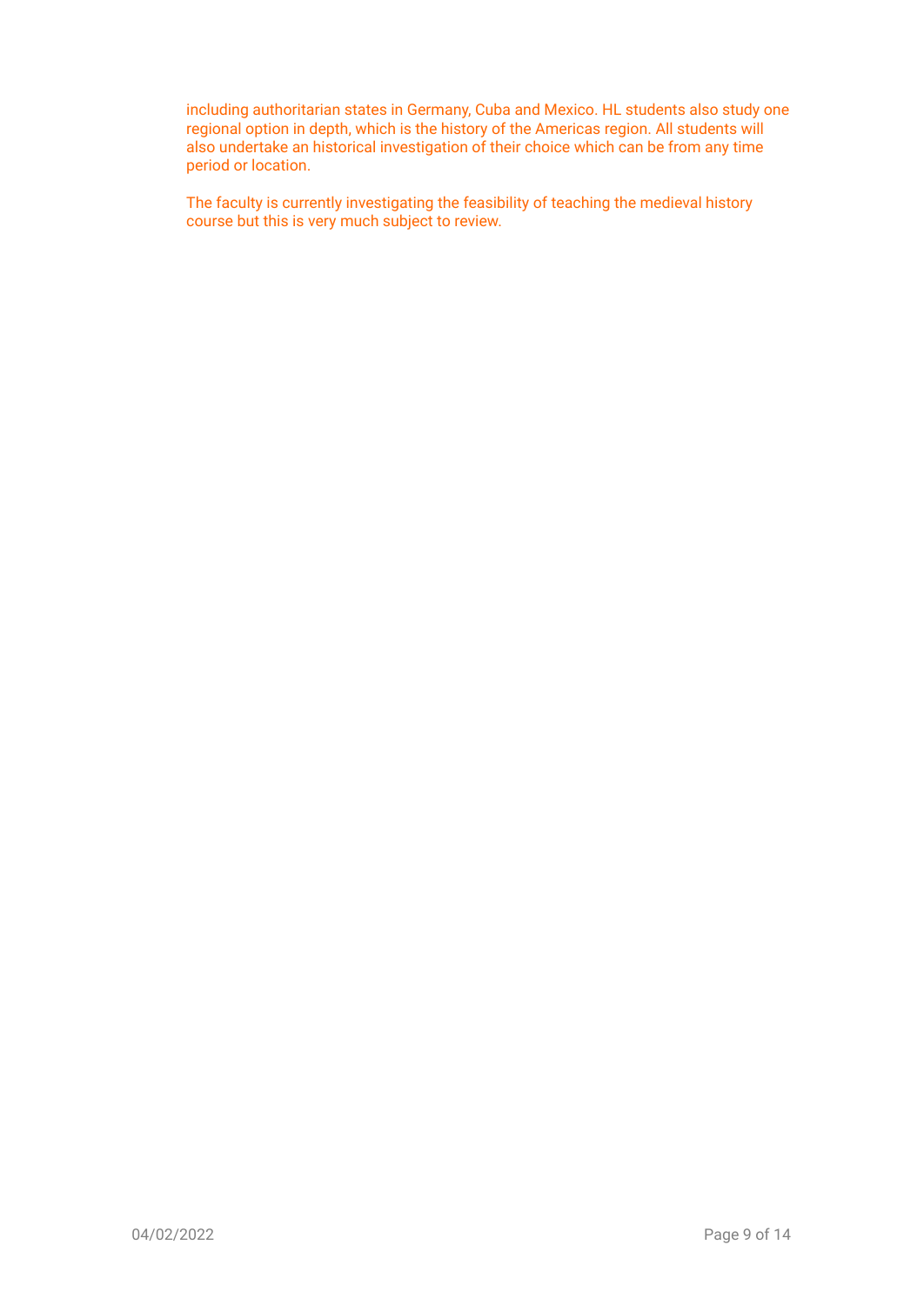# **Group 4 – Experimental sciences**

### <span id="page-9-0"></span>**Biology**

Biology is the study of the science of living things and how they function. It is an experimental science that combines academic study with practical and investigational skills. The core themes are: cell biology, molecular biology, genetics, ecology, evolution and biodiversity, and human physiology. HL students study some topics in greater depth, alongside some additional topics, such as plant biology and animal physiology.

### <span id="page-9-1"></span>**Chemistry**

Chemical principles underpin both the physical environment in which we live and all biological systems, and chemistry is a prerequisite for many science higher education courses. It is an experimental science that combines academic study with practical and investigational skills. The core themes are: stoichiometric relationships, atomic structure, periodicity, chemical bonding and structure, energetics, chemical kinetics, equilibrium, acids and bases, redox processes, organic chemistry, and measurement and data processing. The HL course covers the topics in greater depth.

#### <span id="page-9-2"></span>**Computer science**

Computational thinking lies at the heart of the course and is integrated with other topics. This will be supported by practical activities including programming, a case study and a project to develop a product and associated documentation. Themes covered include computer systems, computer organization and networks. HL students additionally study abstract data structures, resource management and control.

### <span id="page-9-3"></span>**Design technology**

Design technology is a way of thinking and a set of processes and practices that aims to use technology to develop improved solutions to human needs. The course consists of six core topics: human factors and ergonomics, resource management and sustainable production, modelling, final production, innovation and design, and classic design. HL students additionally study user-centered design, sustainability, innovation and markets and commercial production. Students develop their understanding of these topics through a balanced series of teacher directed practical tasks and conceptual case studies.

### <span id="page-9-4"></span>**Environmental systems and societies (ESS)**

ESS is an interdisciplinary group 3 and 4 course that is offered only at standard level (SL). As an interdisciplinary course, ESS is designed to combine the methodology, techniques and knowledge associated with group 4 (sciences) with those associated with group 3 (individuals and societies). Because it is an interdisciplinary course, students can study ESS and have it count as either a group 3 or a group 4 course, or as both. If students choose the latter option, this leaves the opportunity to study an additional subject from any other group, including an additional group 3 or group 4 subject.

ESS is firmly grounded in both a scientific exploration of environmental systems in their structure and function and in the exploration of cultural, economic, ethical, political, and social interactions of societies with the environment. As a result of studying this course, students will become equipped with the ability to recognize and evaluate the impact of our complex system of societies on the natural world.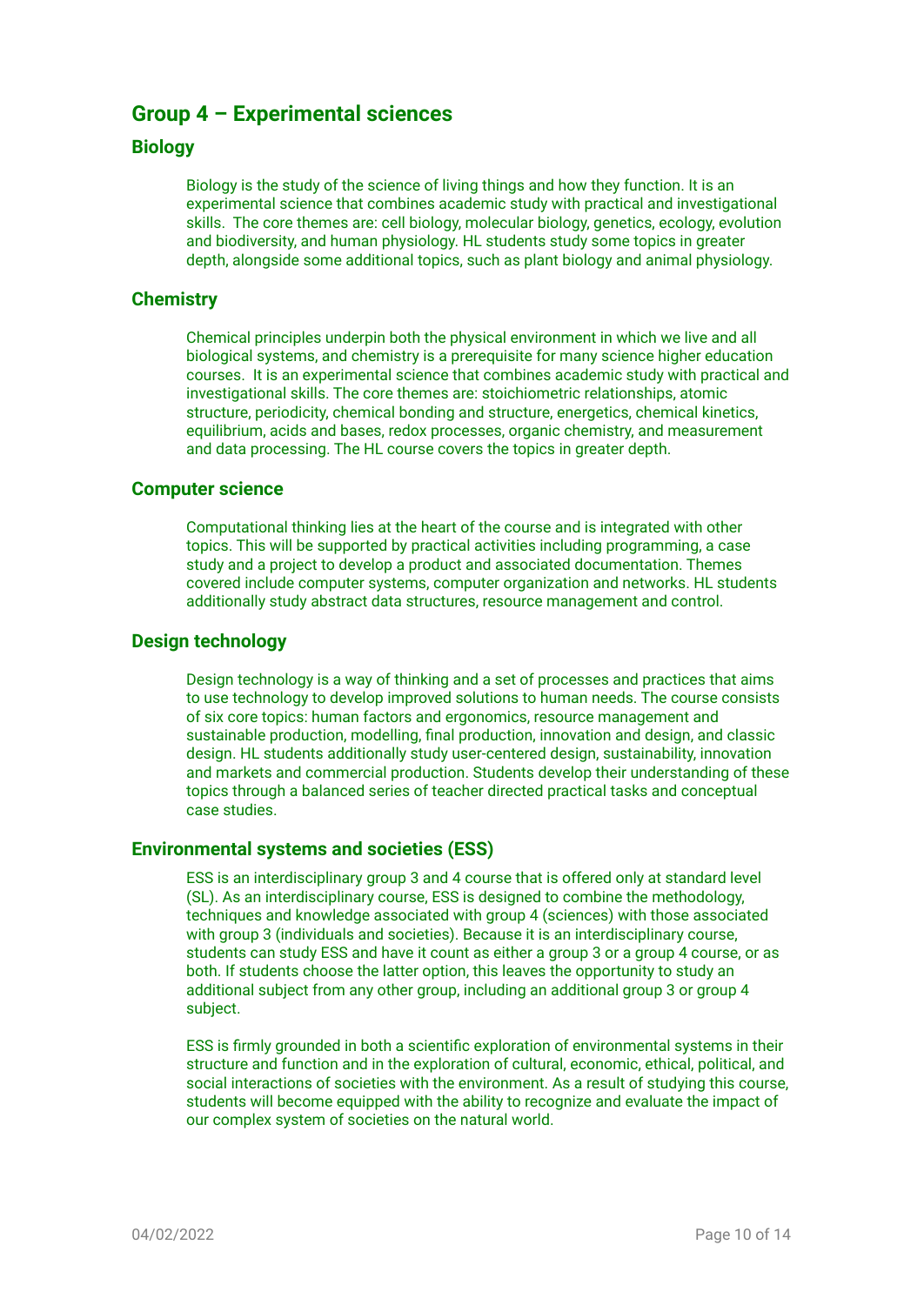Please note that there is a mandatory field trip for ESS in June of Year 12 which takes place over a weekend.

### <span id="page-10-0"></span>**Physics**

Physics is the study of the properties and interactions of matter and energy. It is an experimental science that combines academic study with practical and investigational skills. The core themes are: measurement and uncertainties, mechanics, thermal physics, waves, electricity and magnetism, circular motion and gravitation, atomic, nuclear and particle physics, and energy production. The HL course covers the topics in greater depth. No specific level of achievement in mathematics is required for any IB science course, but HL physics students are advised to combine it with mathematics: analysis and approaches HL, and SL physics students are advised to take mathematics: analysis and approaches at SL (or HL).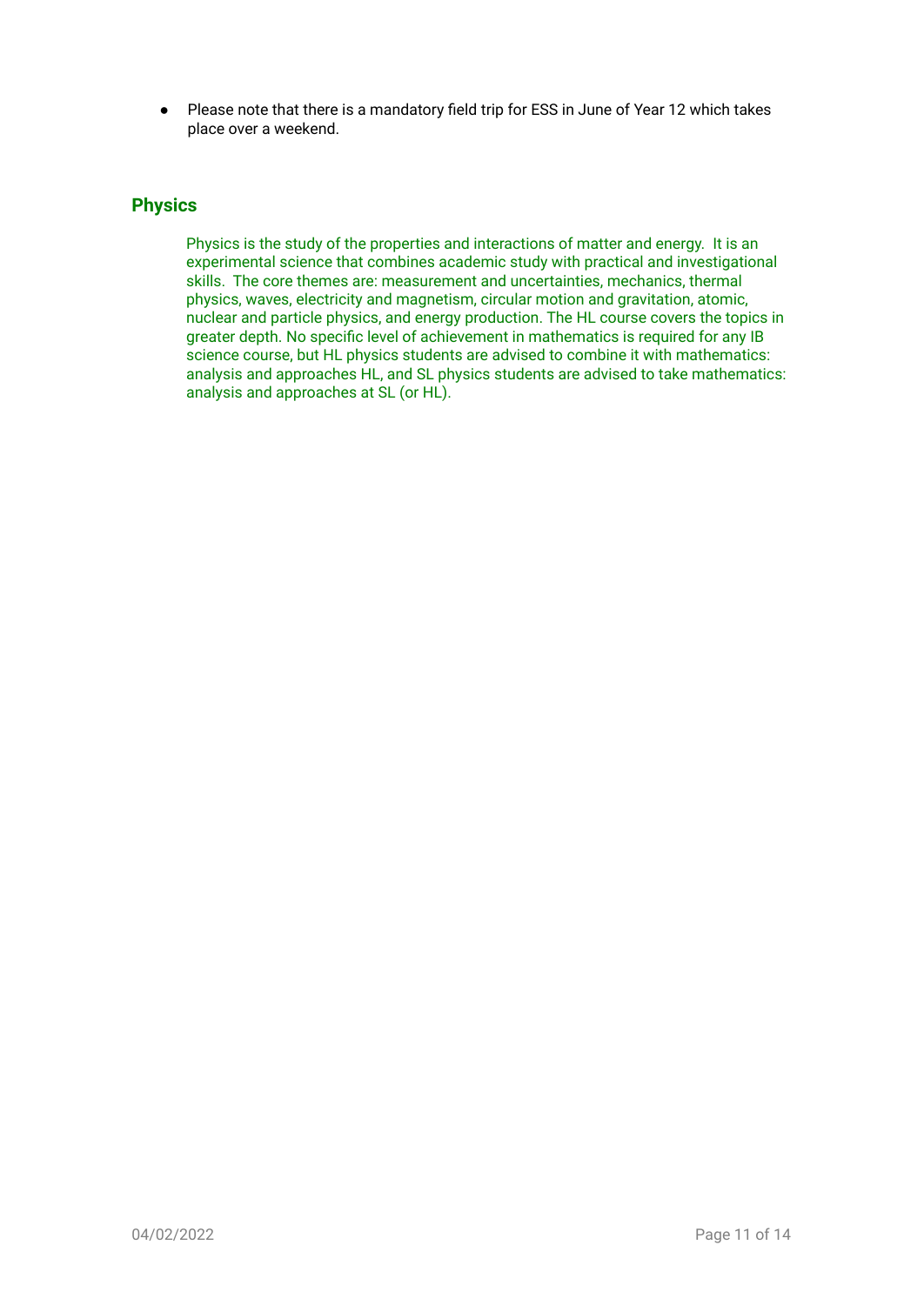# <span id="page-11-0"></span>**Group 5 – Mathematics**

### <span id="page-11-1"></span>**Mathematics: Analysis and approaches**

Mathematics: Analysis and approaches, offered at both SL and HL, is appropriate for students who enjoy developing their mathematics to become fluent in the construction of mathematical arguments and develop strong skills in mathematical thinking. They will also be fascinated by exploring real and abstract applications of these ideas, with and without the use of technology. Students who take this course will be those who enjoy the thrill of mathematical problem solving and generalization. This subject is aimed at students who will go on to study subjects with substantial mathematics content such as mathematics itself, engineering, physical sciences, or economics for example. The course has an emphasis on calculus and on algebraic, graphical and numerical approaches.

### <span id="page-11-2"></span>**Mathematics: Applications and interpretation SL**

Mathematics: Applications and interpretation (offered at SL only) is appropriate for students who are interested in developing their mathematics for describing our world and solving practical problems. They will also be interested in harnessing the power of technology alongside exploring mathematical models. Students who take this course will be those who enjoy mathematics best when seen in a practical context. This subject is aimed at students who will go on to study subjects such as social sciences, natural sciences, statistics, business, some economics, psychology, and design, for example. The course emphasises the applied nature of the subject, and also that interpretation of results in context is an important element of the subject.

More details on the differences between the mathematics courses can be found in the document ['Mathematics](https://docs.google.com/document/d/e/2PACX-1vQeGTLU8_SzSjpCKvc-bMPbzi7YERnr8yVZGi4PMhoaK5v0cV1CPWkoYBKyzEBW1Yjrvcg13ws-EAZf/pub) courses - advice sheet'.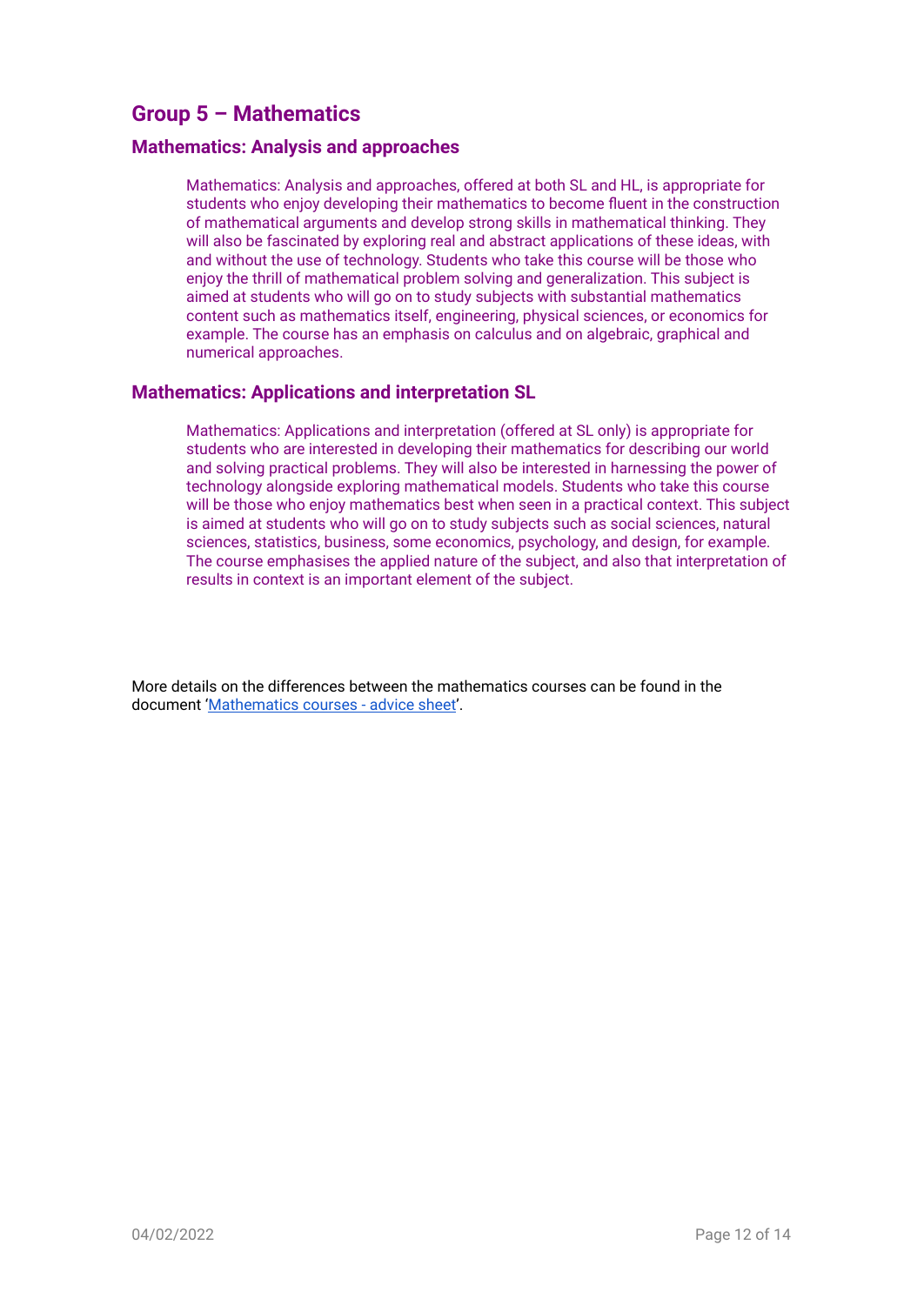## <span id="page-12-0"></span>**Group 6 – Arts**

### <span id="page-12-1"></span>**Music**

The music course offers students the opportunity to explore and enjoy the diversity of musical forms throughout the world. They will develop perceptual and conceptual skills through a breadth of musical experiences, learning to recognise, speculate, analyse, identify, discriminate, create and hypothesise. The course aims to develop musicianship and performance skills both individually and collaboratively and focuses on creation skills through the exploration and investigation of composition and musical elements using appropriate musical language. Underpinning the course is an emphasis on increasing knowledge and understanding and developing critical awareness of music in relation to time and place.

#### <span id="page-12-2"></span>**Theatre**

The theatre course offers a broad range of study requiring students to learn about the roles of performers, directors, designers and theatre-makers. Students learn to research, contextualize, explore, analyse and evaluate their own work and that of other theatre-makers. They have the opportunity to work as part of collaborative ensembles as well as individually, distinguishing their own strengths and weaknesses and discovering the benefit of close collaboration with others. In learning about world theatre practices, influential practitioners, creative and original theatre companies and established playwrights, students gain a richer understanding of themselves, their community and the world they live in. A requirement of the course is viewing live theatre and evaluating decisions taken by professional directors: we aim to see a variety of productions during the course. Students are able to design the course to follow their own passions and interests as their knowledge of theatre deepens, allowing independence and creativity of thought and process.\*

\* Please note, a new subject guide will be published mid 2022, but few major changes are expected.

#### <span id="page-12-3"></span>**Visual arts**

Students of visual arts study three interrelated areas: visual arts in context, visual arts methods and communicating visual arts. Visual arts in context provides a lens through which students are encouraged to explore perspectives, theories and cultures that inform and influence visual arts practice. Visual arts methods address ways of making artwork through the exploration and acquisition of skills, techniques and processes, and through engagement with a variety of media and methods. Communicating visual arts involves students investigating, understanding and applying the processes involved in selecting work for exhibition and public display. The HL students go into greater depth and breadth with their exploration of these three areas.

In place of an arts subject, the sixth subject chosen may alternatively be another subject from Groups 1, 2, 3 or 4.

Students can also study two languages in group 1 (rather than studying a B language in group 2) – doing so will result in a 'bilingual IB Diploma'.